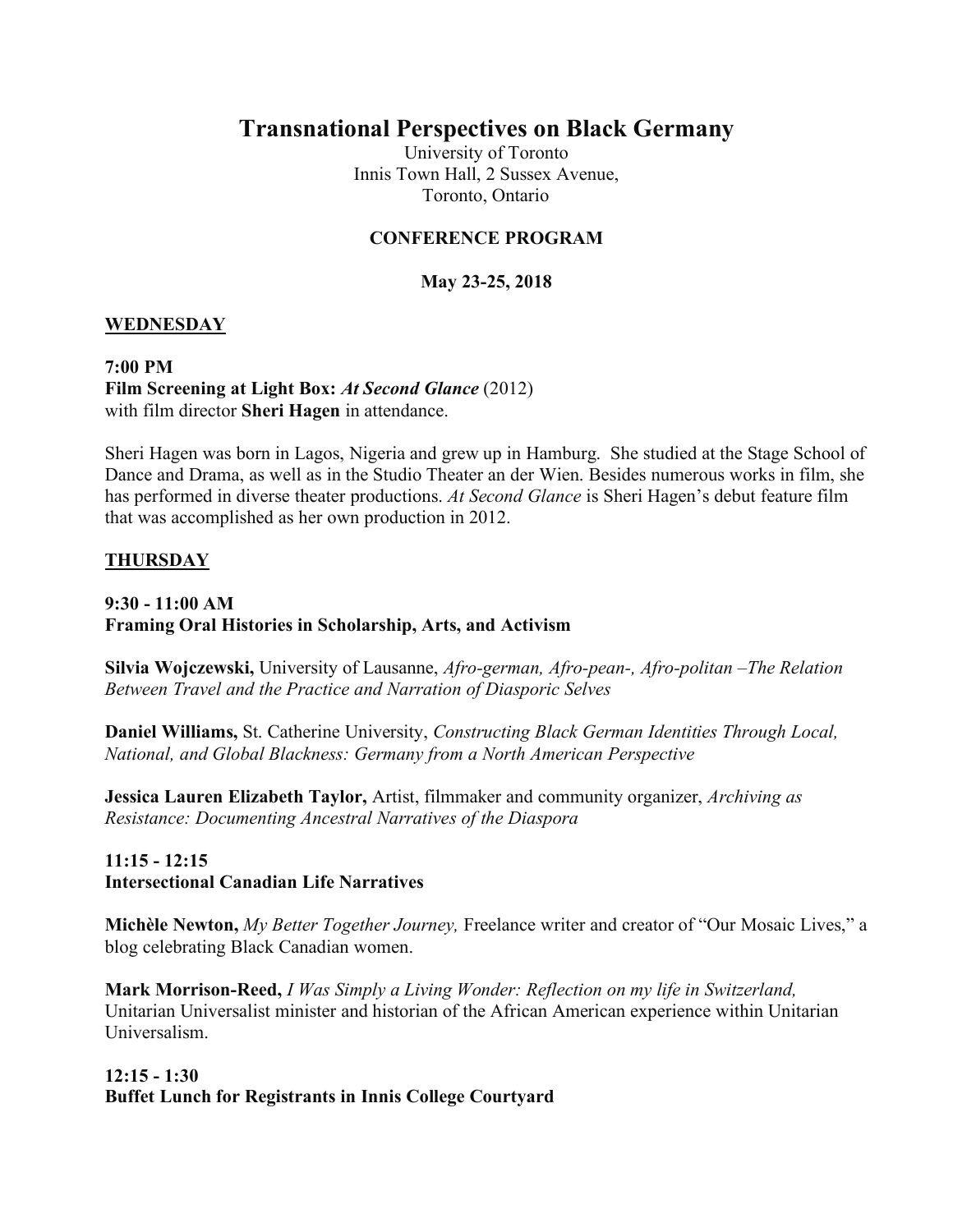# **1:30 - 3:00 Belonging and Resistance**

**Jamele Watkins,** Stanford University, *Afrolocken: Natural Hair in Germany* 

**Folashade Ajayi,** Humboldt University, *Making Diversity Work and Fight–Black Political Organizing in Germany*

**Melba Boyd,** Wayne State University, *From Black Detroit to Green Bremen*

**3:00-3:30 COFFEE BREAK**

# **3:30-5:00 KEYNOTE: FATIMA EL- TAYEB**

# **Beyond the Black Paradigm? Afro-diasporic Strategies in the Age of Neo-Nationalism**

Fatima El-Tayeb is professor of Literature and Ethnic Studies at the University of California, San Diego. Her work deconstructs structural racism in "colorblind" Europe and centers strategies of resistance among racialized communities, especially those that politicize culture through an intersectional, queer practice. She is the author of three books and numerous articles on the interactions of race, gender, sexuality, religion and nation. She is active in Black feminist, migrant, and queer of color organizations in Europe and the US.

# **5:00 DINNER ON YOUR OWN**

#### **7:30 PM DANCE PERFORMANCE**

# **Layla Zami/Oxana Chi:** *I Step on Air*

The performance *I Step on Air* was originally conceived by Oxana Chi in 2012 as a commissioned work for Humboldt University. It carries into the future the life and legacy of May Ayim (1960- 1996), who was an internationally celebrated Afro-German poet, performer, linguist, scholar, and feminist activist, also known in Europe as "the Afro-German Audre Lorde." In this dance-musicword-performance, the audience is invited to reflect upon May Ayim's afterlife, and to commemorate and celebrate her performative talent, lifelong community engagement and struggle for liberation and solidarity.

# **FRIDAY**

**9:30 - 11:00 AM**